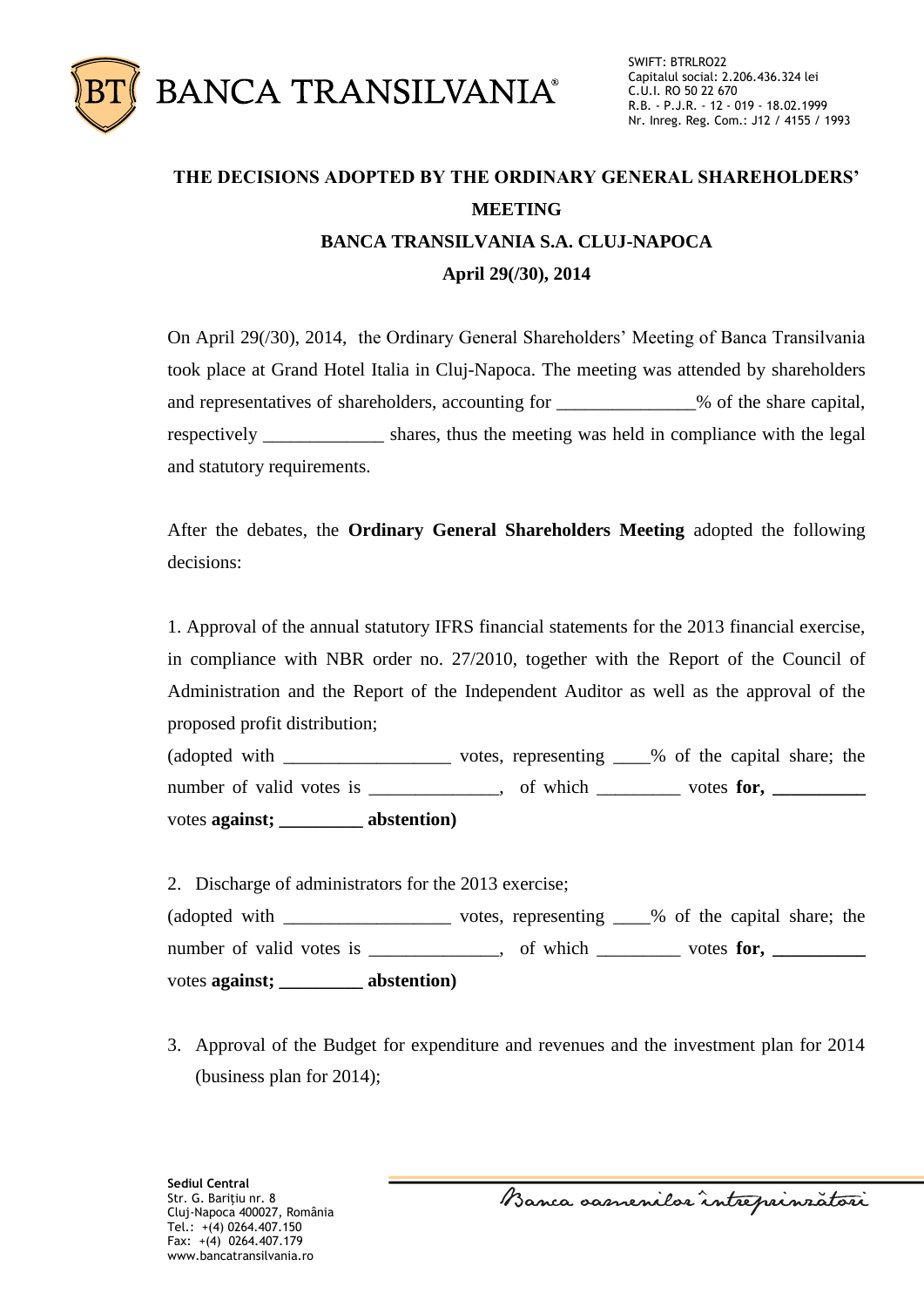(adopted with \_\_\_\_\_\_\_\_\_\_\_\_\_\_\_\_\_\_ votes, representing \_\_\_\_% of the capital share; the number of valid votes is \_\_\_\_\_\_\_\_\_\_, of which \_\_\_\_\_\_\_ votes for, \_\_\_\_\_\_\_\_\_ votes **against; \_\_\_\_\_\_\_\_\_ abstention)**

4. Election of the new members of the Council of Administration for the 2014-2018 mandate; the deadline for applications is 14.04.2014; the final list with the names, addresses and professional expertise of the persons proposed to be administrators will be made available to the shareholders starting with 15.04.2014 at the bank's premises / on the website;

**1. Horia Ciorcila**

|                          |                                       | number of valid votes is ____________, of which _______ votes for, _________ |  |  |
|--------------------------|---------------------------------------|------------------------------------------------------------------------------|--|--|
|                          | votes against; __________ abstention) |                                                                              |  |  |
| 2. Roberto Marzanati     |                                       |                                                                              |  |  |
|                          |                                       |                                                                              |  |  |
|                          |                                       |                                                                              |  |  |
|                          |                                       | number of valid votes is ____________, of which _______ votes for, _________ |  |  |
|                          | votes against; __________ abstention) |                                                                              |  |  |
| 3. Costel Ceocea         |                                       |                                                                              |  |  |
|                          |                                       |                                                                              |  |  |
|                          |                                       |                                                                              |  |  |
|                          |                                       | number of valid votes is ____________, of which _______ votes for, _________ |  |  |
|                          | votes against; _________ abstention)  |                                                                              |  |  |
| 4. Radu Danut Palagheanu |                                       |                                                                              |  |  |
|                          |                                       |                                                                              |  |  |
|                          |                                       |                                                                              |  |  |
|                          |                                       | number of valid votes is ___________, of which _______ votes for, ________   |  |  |
|                          | votes against; __________ abstention) |                                                                              |  |  |
| 5. Vasile Puscas         |                                       |                                                                              |  |  |
|                          |                                       | For Against Abstention                                                       |  |  |

Banca oasnenilos întreprinzatori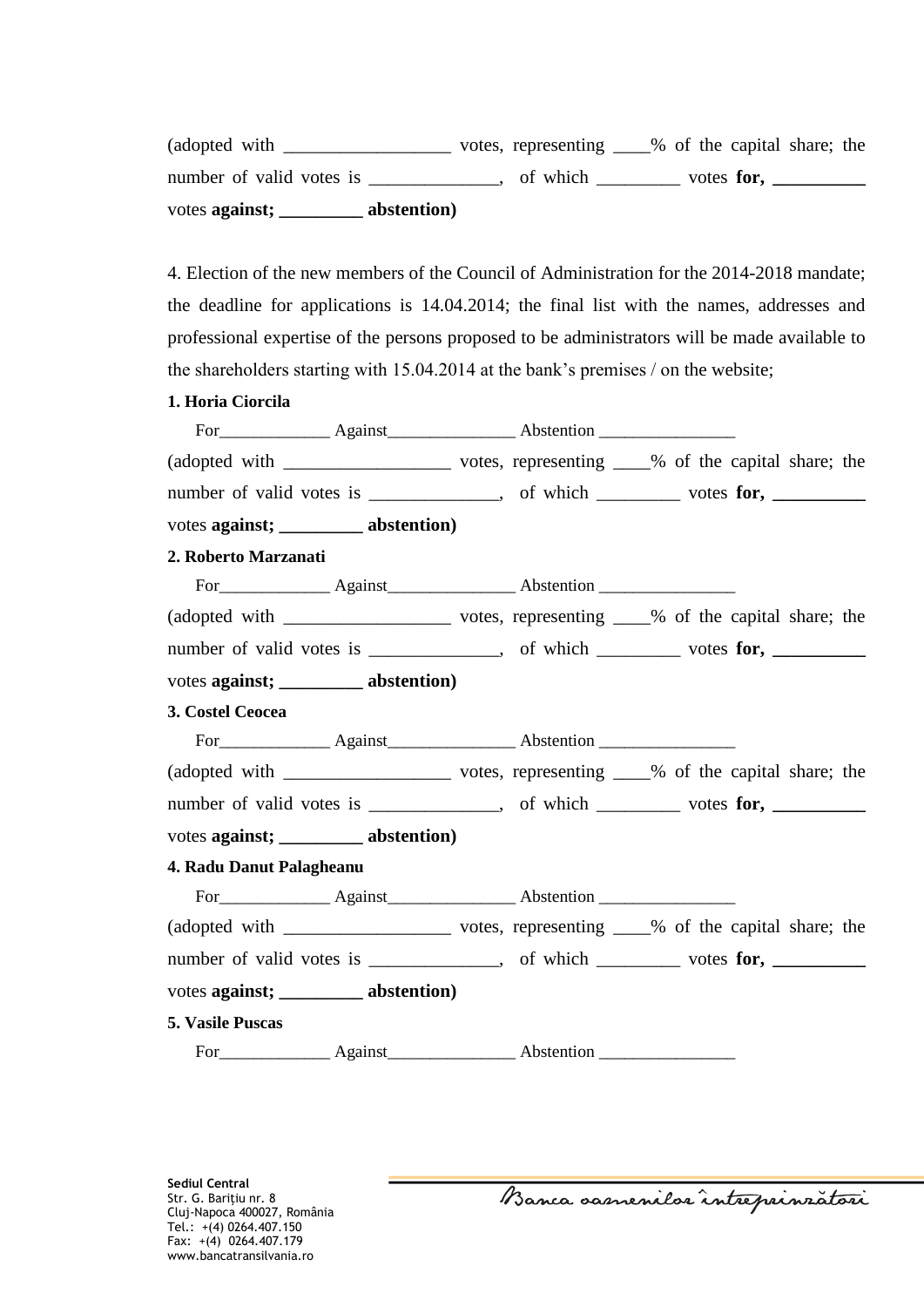| number of valid votes is ____________, of which _______ votes for, _________    |  |  |  |
|---------------------------------------------------------------------------------|--|--|--|
| votes against; __________ abstention)                                           |  |  |  |
| <b>6. Thomas Grasse</b>                                                         |  |  |  |
| For Against Against Abstention                                                  |  |  |  |
|                                                                                 |  |  |  |
| number of valid votes is ____________, of which ________ votes for, _________   |  |  |  |
| votes against; __________ abstention)                                           |  |  |  |
| 7. Ivo Gueorguiev                                                               |  |  |  |
|                                                                                 |  |  |  |
|                                                                                 |  |  |  |
| number of valid votes is _____________, of which ________ votes for, __________ |  |  |  |
| votes against; _________ abstention)                                            |  |  |  |
| 8. Carmen Retegan                                                               |  |  |  |
|                                                                                 |  |  |  |
|                                                                                 |  |  |  |
| number of valid votes is ____________, of which _______ votes for, _________    |  |  |  |
| votes against; __________ abstention)                                           |  |  |  |

5. Decision regarding the remuneration of administrators for the 2014 exercise, including the maximum cap of additional remunerations granted to the administrators and managers; (adopted with \_\_\_\_\_\_\_\_\_\_\_\_\_\_\_\_\_\_ votes, representing \_\_\_\_% of the capital share; the number of valid votes is \_\_\_\_\_\_\_\_\_\_, of which \_\_\_\_\_\_\_ votes for, \_\_\_\_\_\_\_\_\_ votes **against; \_\_\_\_\_\_\_\_\_ abstention)**

6. The extension of the service provision contract with S.C. KPMG Audit S.R.L. in regard to auditing the Bank's financial statements for the 2014 financial period, prepared in accordance with International Financial Reporting Standards, according to N.B.R. order no. 27/2010, with subsequent modifications;

Banca oasnenilos întreprinzatori